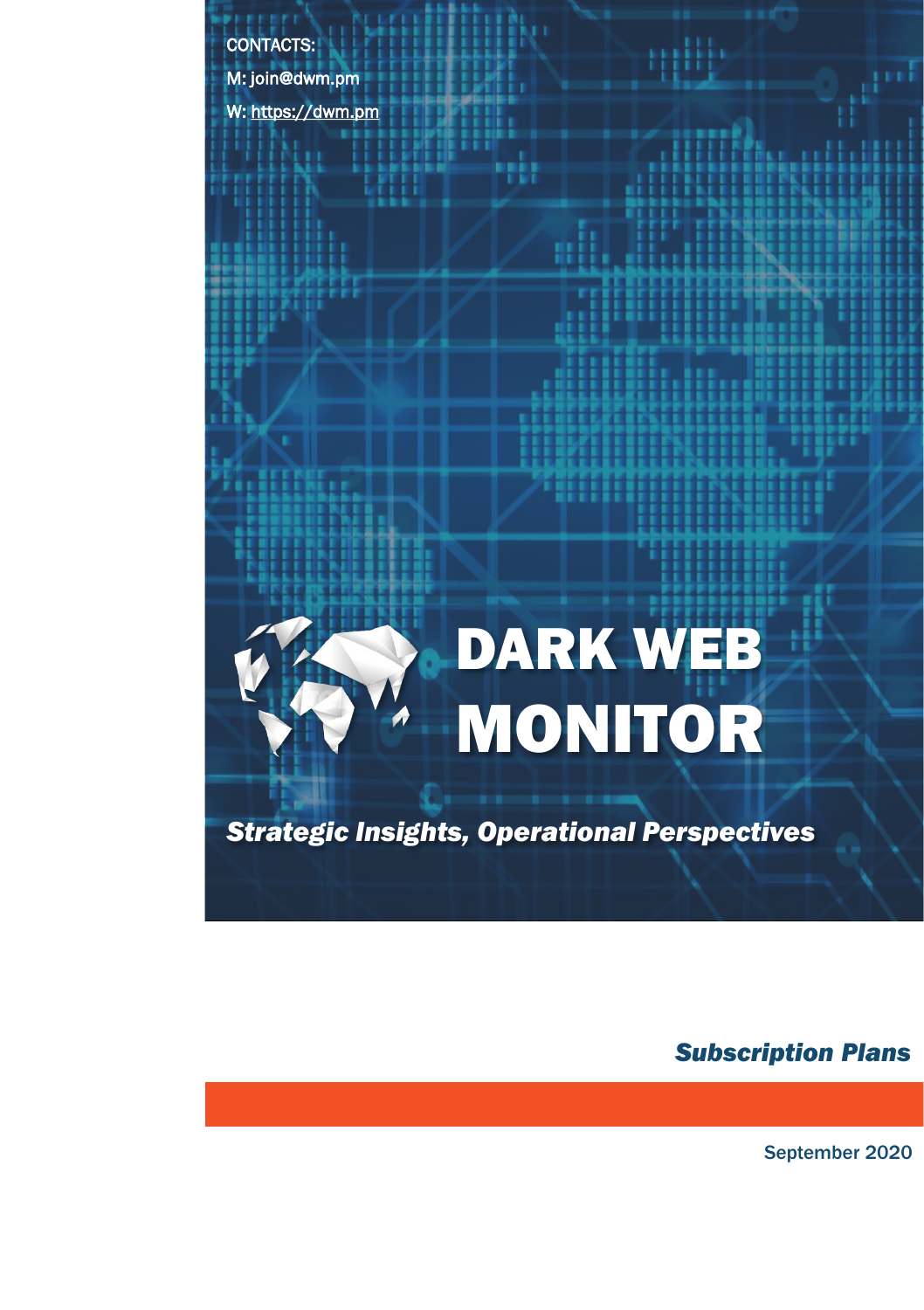## Dark Web Monitor (DWM)

"DARK WEB MONITOR'S INNOVATIVE TECHNOLOGY ENABLES US TO TAKE NEW **TECHNOLOGICAL** APPROACHES TO SHED MORE LIGHT ON THE DARK WEB AND TO FIND PERPETRATORS."

- MR EISENREICH, BAVARIAN STATE MINISTER OF JUSTICE \*

DWM is an Open Source Intelligence (OSINT) repository that offers insights into criminal and fraudulent activities happening nowadays and in the past by exploiting dark web and virtual assets. It is an intuitive platform that facilitates users efficiently.

Encrypted darknets, like Tor or I2P, have become a safe haven for criminals who exploit technical anonymity. Their criminal activities range from child abuse and drugs trafficking to large scale financial crimes, affecting both the cyberspace and physical world. Consequently, with these opportunist actions becoming more sophisticated, there is a prevalent need to improve Dark Web monitoring capabilities to gain an edge over these criminals. DWM supports financial institutes, law enforcement agencies and cybersecurity agencies where questionable activities are taking place allowing them to zero in on this information using advanced analytics to trace and apprehend the criminals for prosecution and disruption.

\* <https://dwm.pm/pilot>



### **Contents**

| <u>Dark Web Monitor (DWM)</u> <del></del> |   |
|-------------------------------------------|---|
|                                           | З |
| General Features                          | Δ |
|                                           | Δ |
| <u>Business</u> Plan                      | 4 |
|                                           | 5 |
|                                           |   |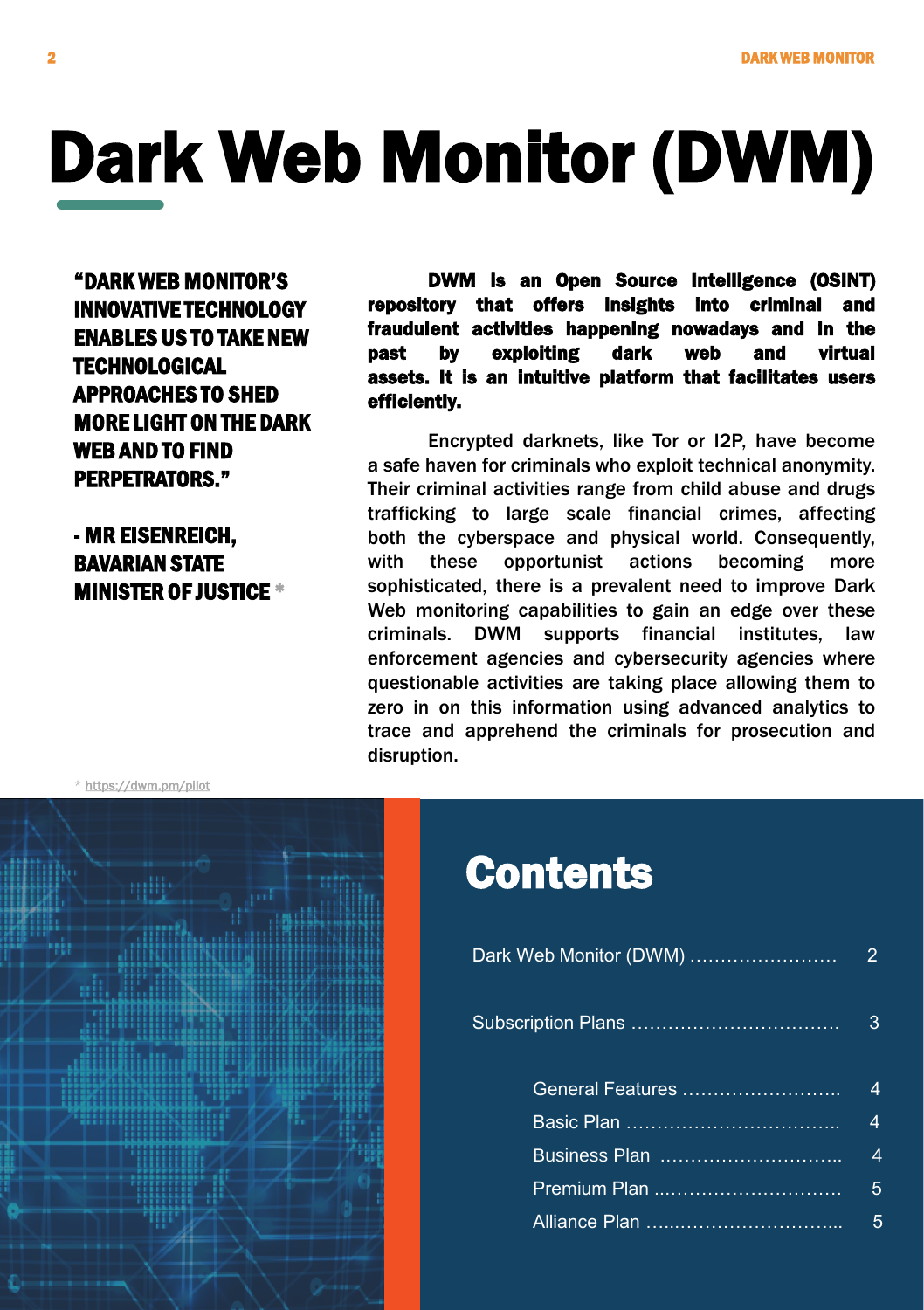## Subscription Plans

Four subscription plans have been devised with Dark Web Monitor. From basic plan with several advanced features to the Alliance plan. This plan provides maximum flexibility on data and software code access, priority setting on new features and day-to-day interactions. These plans are tailored for different purposes to match your organisation's needs.



### **Contents**

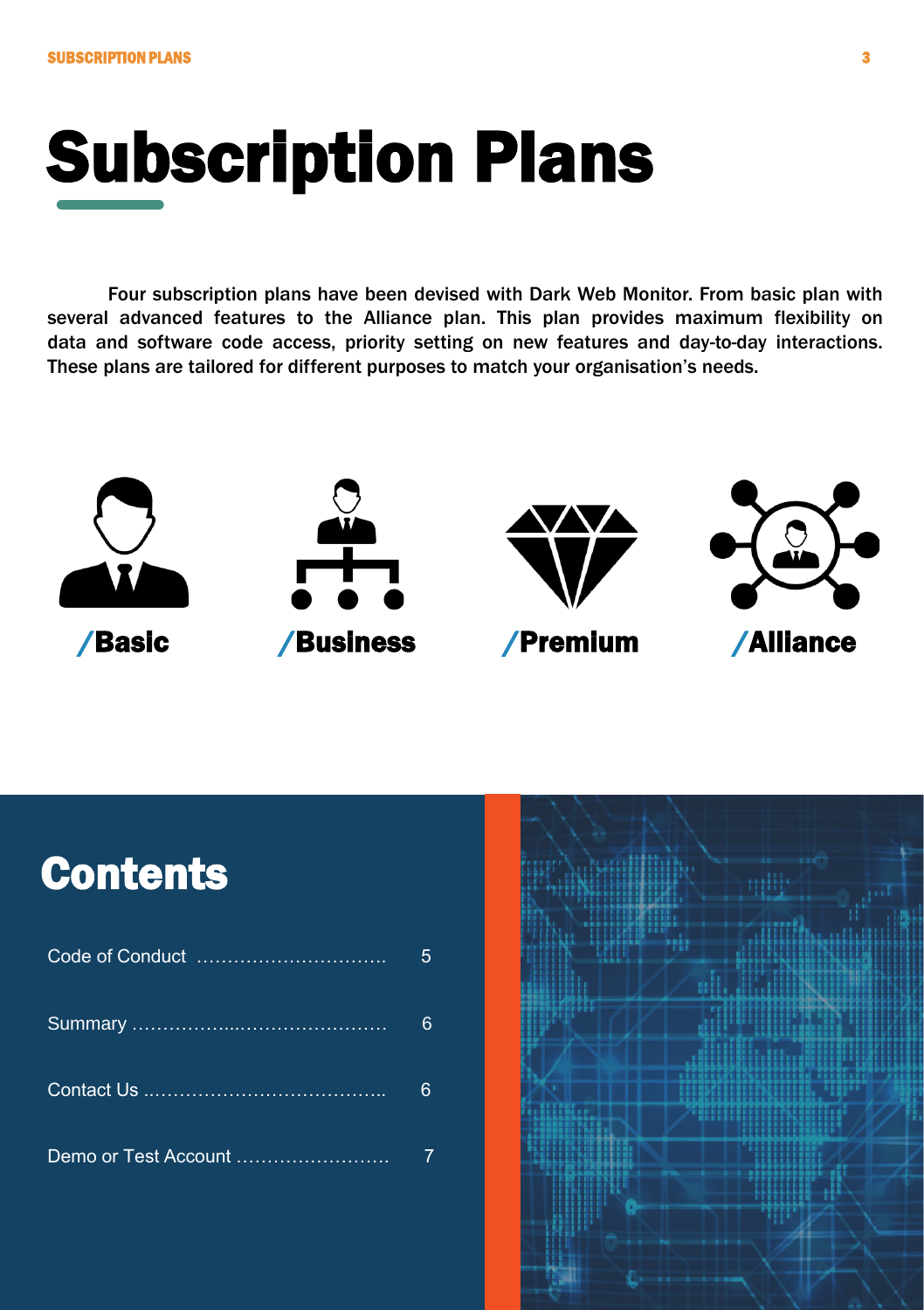#### GENERAL FEATURES

Dark Web Monitor provides access to a substantial dataset collected from the Dark Web, which is indexed and made searchable. It includes access to specialised overviews like Dark Markets, Forums and Mixing Services.

#### BASIC PLAN

1

2

3

2

This plan provides advanced analytics and features on top of previous plan. This is meant for a single account that can only be used by one end-user.



Straightforward insights into all domains with different darknets as Tor, I2P, ZeroNet, etc.

Advanced analytics in our dashboard based on discovered entities as cryptocurrency addresses, email addresses and PGP keys.

Download a full dataset of specific domain, adjust crawling schedule for specific operations, use share credentials for dark markets and mark entities as favourites.

#### BUSINESS PLAN + BASIC FEATURES

This subscription grants access to all potential users in your organisation. All employees with an active company email address can get access to Dark Web Monitor with this plan. For this plan, the organisation is able to appoint a trusted contact who governs the other users within the organisation by approval.

#### Advantages



Superuser to govern organisation's users

Possibility for specialised accounts for example for child sexual abuse investigations



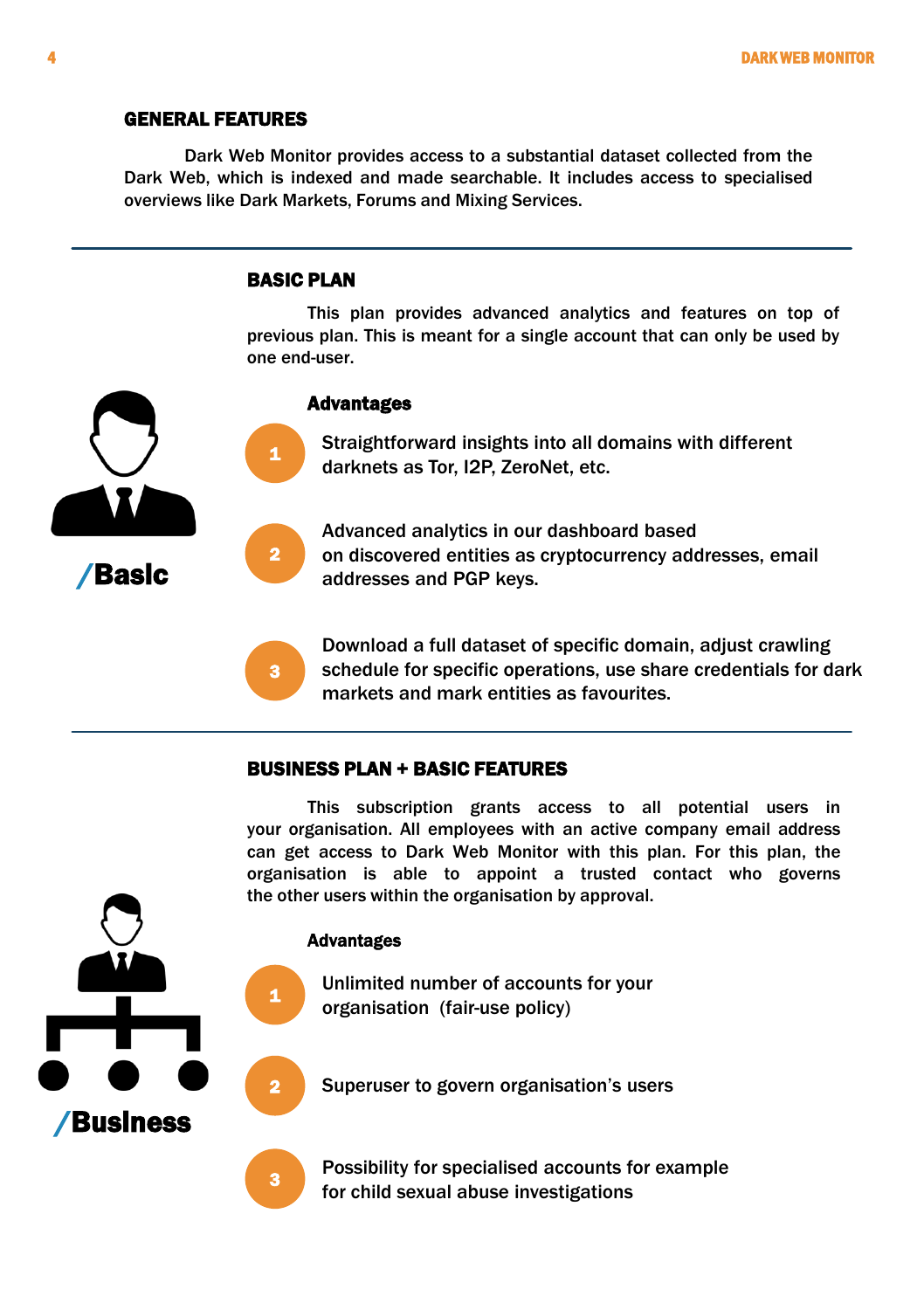#### PREMIUM PLAN + BUSINESS FEATURES

This plan extends with active support and interaction for new features. A significant feature is access to the Application Programming Interface (API) for integration of DWM in new or legacy systems of the organisation. This subscription includes a co-creation approach where based on regular meetings priorities and updates are shared.



#### ALLIANCE PLAN + PREMIUM FEATURES

Alliance partners are the trust foundation of Dark Web Monitor in providing guidance, set priorities, and insights into the full operations of DWM including source code for forensic assurance. These address high level commitments to the solution. In this approach, we develop a customized plan to drive the solutions on the organisation's requirements.



/Alliance

#### Advantages:

1

2

3

Priority setting to keep features aligned with latest Dark Web developments

Access to source code for forensic assurance and possibility to deploy own instance

Core of Dark Web Monitor support

### Code of Conduct

Dark Web Monitor is important tool for security investigations, hence a series of approaches is observed to comply with privacy and security policies of our end users. The DWM approach is described in our Code of Conduct, that can be downloaded from the catalogue.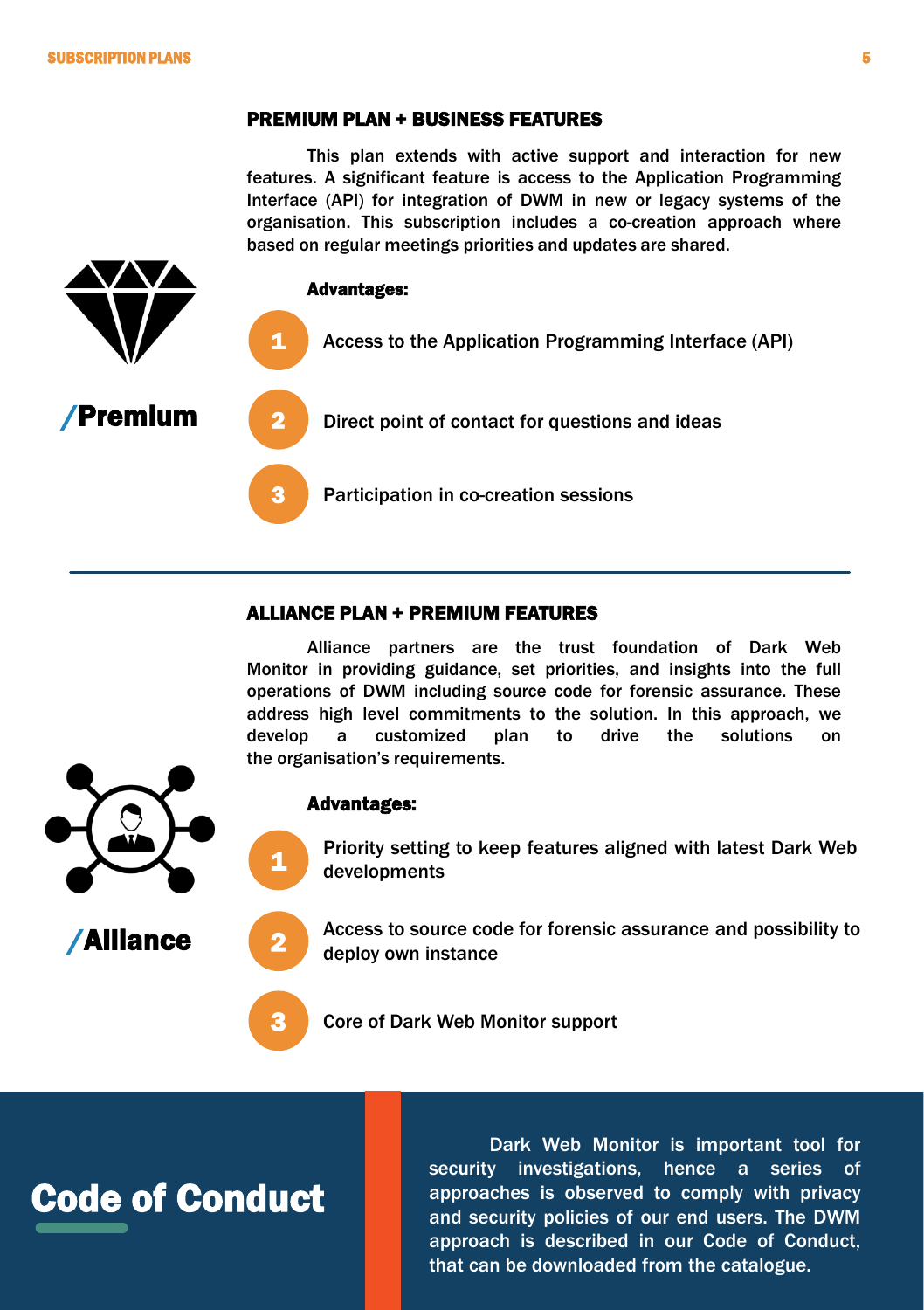

| <b>Subscription Plan</b>  | <b>Basic</b> | <b>Business</b> | Premium | <b>Alliance</b> |
|---------------------------|--------------|-----------------|---------|-----------------|
| <b>Basic Analytics</b>    |              |                 |         |                 |
| <b>Advanced Analytics</b> |              |                 |         |                 |
| <b>Unlimited accounts</b> |              |                 |         |                 |
| Co-creation + API         |              |                 |         |                 |
| Source code access        |              |                 |         |                 |
| Alliance support          |              |                 |         |                 |

# Contact Us

For further enquiries about Dark Web Monitor, email to [join@dwm.pm](mailto:join@dwm.pm)

To register for Dark Web Monitor: [https://dwm.pm](https://dwm.pm/)